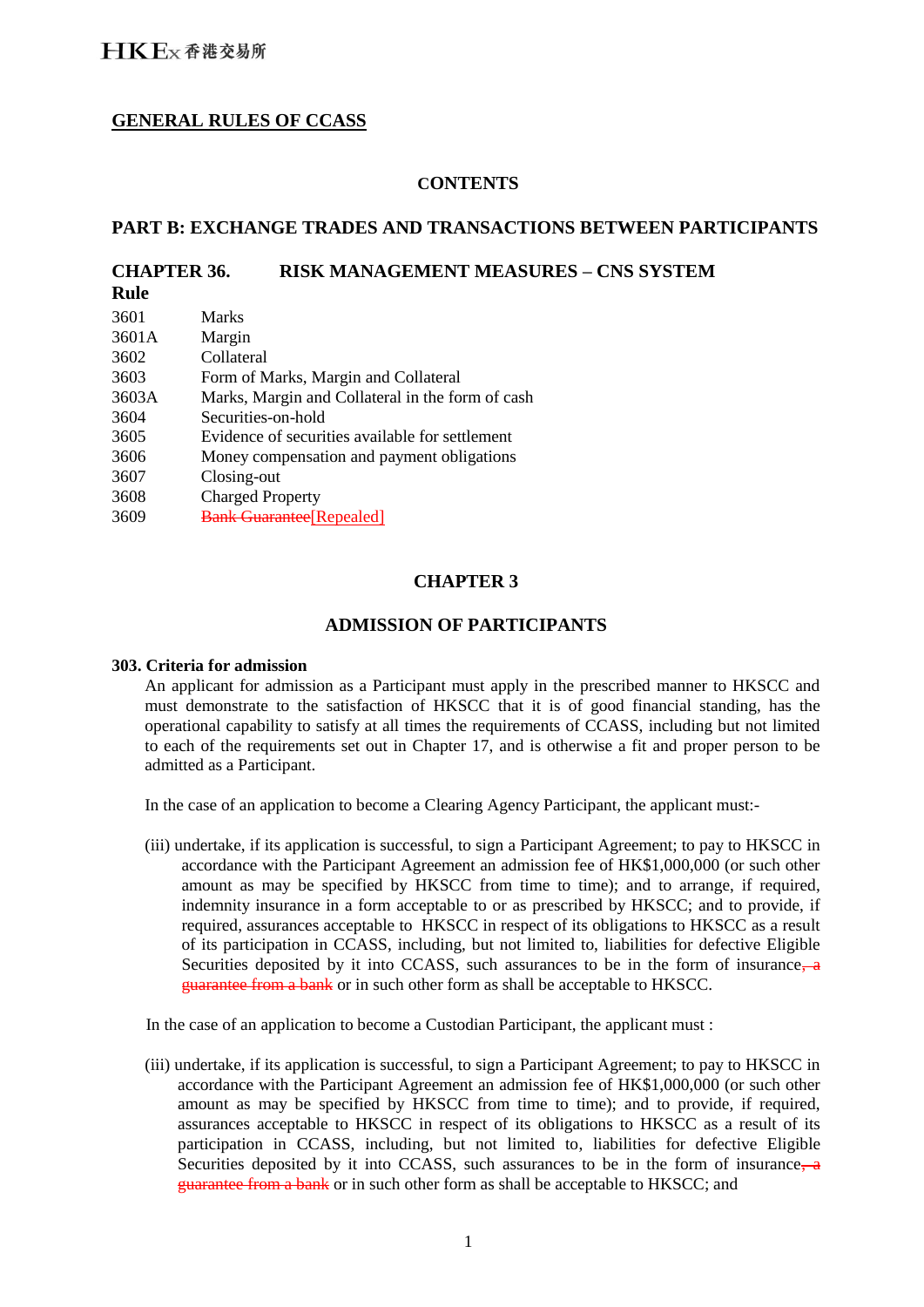(iv) if Eligible Securities are accepted for deposit into its Stock Accounts by it, undertake if its application is successful, to provide  $\frac{a}{b}$  bank guarantee or a form of insurance or other form of assurances acceptable to HKSCC to secure an amount of not less than HK\$100,000,000 for the purpose of securing its liabilities for defective Eligible Securities deposited into CCASS.

In the case of an application to become a Direct Clearing Participant, the applicant must:-

(iii) undertake, if its application is successful, to sign a Participant Agreement; to pay to HKSCC as provided in the Participant Agreement an admission fee of HK\$50,000 in respect of each Stock Exchange Trading Right held by the applicant (or such other amount as may be specified by HKSCC from time to time); to pay to HKSCC its Basic Contribution and Dynamic Contribution in accordance with the Rules; to arrange indemnity insurance in a form acceptable to or as prescribed by HKSCC; and to provide, if required, assurances acceptable to HKSCC in respect of its obligations to HKSCC as a result of its participation in CCASS, including, but not limited to, liabilities for defective Eligible Securities deposited by it into CCASS, such assurances to be in the form of insurance, a guarantee from a bank or in such other form as shall be acceptable to HKSCC; and to procure the agreement of its Designated Bank to comply with the requirements of HKSCC for CCASS money settlement purposes.

In the case of an application to become a General Clearing Participant, the applicant must: -

(v) undertake, if its application is successful, to sign a Participant Agreement; to pay to HKSCC as provided in the Participant Agreement an admission fee of HK\$50,000 or HK\$50,000 in respect of each Stock Exchange Trading Right held by the applicant (if applicable) whichever is the higher (or such other amount as may be specified by HKSCC from time to time); to pay to HKSCC its Basic Contribution and Dynamic Contribution in accordance with the Rules; to arrange indemnity insurance in a form acceptable to or as prescribed by HKSCC; and to provide, if required, assurances acceptable to HKSCC in respect of its obligations to HKSCC as a result of its participation in CCASS, including, but not limited to, liabilities for defective Eligible Securities deposited by it into CCASS, such assurances to be in the form of insurance, a guarantee from a bank or in such other form as shall be acceptable to HKSCC; and to procure the agreement of its Designated Bank to comply with the requirements of HKSCC for CCASS money settlement purposes.

In the case of an application to become a Stock Lender Participant, the applicant must : -

(ii) undertake, if its application is successful, to sign a Participant Agreement; to pay to HKSCC in accordance with the Participant Agreement an admission fee of HK\$200,000 (or such other amount as may be specified by HKSCC from time to time); to restrict its transactions in Eligible Securities in CCASS to stock lending transactions and not other transactions; to arrange, if required, indemnity insurance in a form acceptable to or as prescribed by HKSCC; and to provide, if required, assurances acceptable to HKSCC in respect of its obligations to HKSCC as a result of its participation in CCASS, including, but not limited to, liabilities for defective Eligible Securities deposited by it into CCASS, such assurances to be in the form of insurance, a bank guarantee or such other form as shall be acceptable to HKSCC.

In the case of an application to become an Individual Investor Participant, the applicant must:

(v) undertake, if the application is successful, to provide at the request of HKSCC assurances acceptable to HKSCC in respect of his obligations to HKSCC as a result of his participation in CCASS, including, but not limited to, liabilities for defective Eligible Securities deposited by him into CCASS, such assurances to be in the form of insurance, a guarantee from a bank or in such other form as shall be acceptable to HKSCC.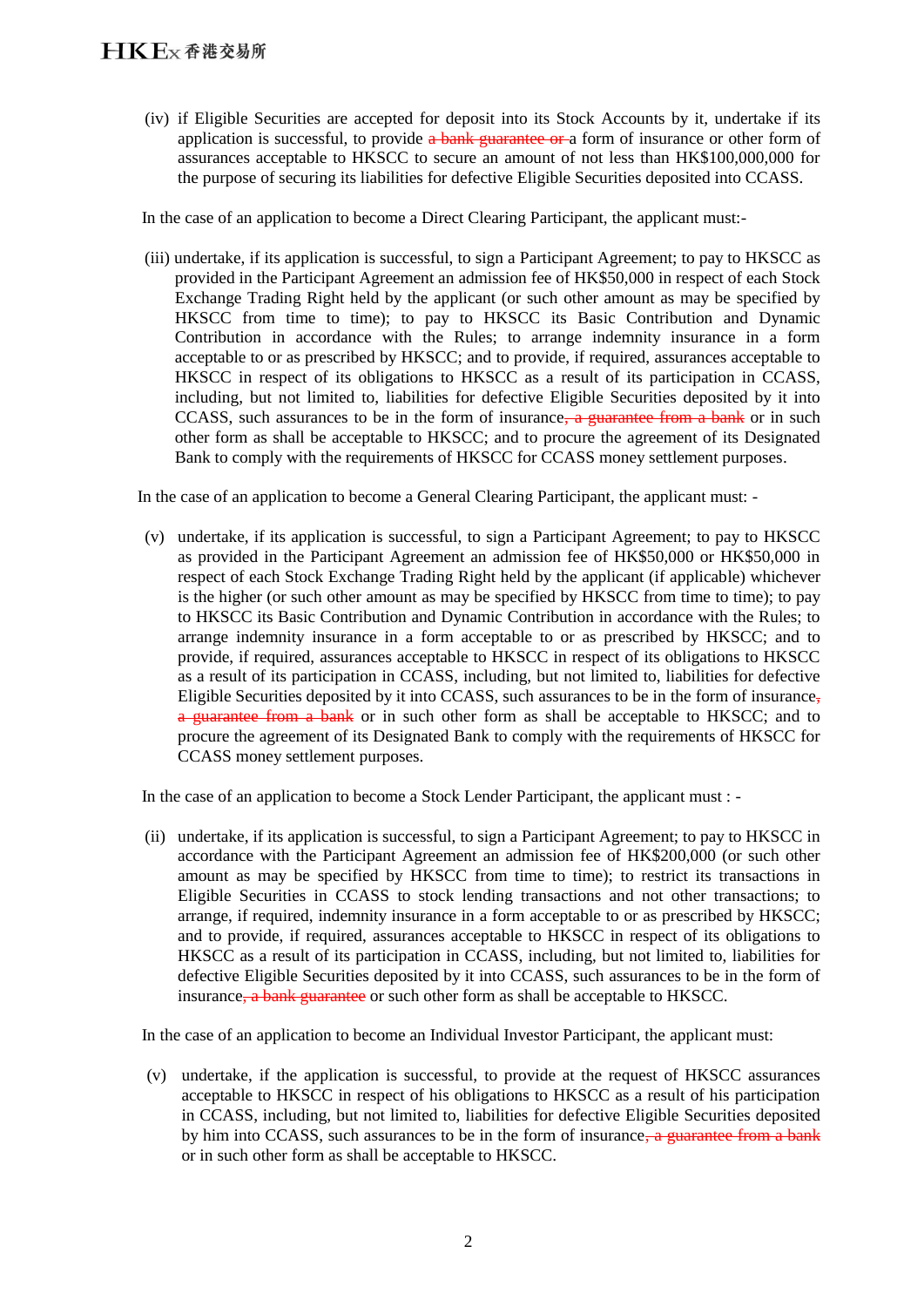In the case of an application to become a Joint Individual Investor Participant, each individual must:-

(vi) undertake, if the application is successful, to provide at the request of HKSCC assurances acceptable to HKSCC in respect of his obligations to HKSCC as a result of his participation in CCASS, including, but not limited to, liabilities for defective Eligible Securities deposited by him into CCASS, such assurances to be in the form of insurance, a guarantee from a bank or in such other form as shall be acceptable to HKSCC.

In the case of an application to become a Corporate Investor Participant:-

(vi) undertake, if the application is successful, to provide at the request of HKSCC assurances acceptable to HKSCC in respect of its obligations to HKSCC as a result of its participation in CCASS, including, but not limited to, liabilities for defective Eligible Securities deposited by it into CCASS, such assurances to be in the form of insurance, a guarantee from a bank or in such other form as shall be acceptable to HKSCC.

## **CHAPTER 22**

## **TERMINATION OF PARTICIPATION**

#### **2204. Consequences of termination**

Within six months of the termination of participation in CCASS of a Participant, or as soon thereafter as is practicable, HKSCC shall, subject as otherwise provided in the Rules, cause to be returned to, or make available for collection by, the Participant all property or assets held by HKSCC for the Participant provided always that HKSCC shall have the right (without affecting any other rights it may have):-

- (i) to set off amounts due or which may become due to HKSCC from the Participant, if applicable; and/or
- (ii) to retain property or assets (but not Eligible Securities in the Stock Segregated Accounts of the Participant other than Derived Assets credited into the Entitlement Account of the Participant) or to refrain from arranging for the determination or cancellation of (as well as to require the provision of) insurance, assurances, guarantees, indemnities, to provide in full for the fulfilment of the Participant's obligations and liabilities, actual or contingent, to HKSCC.

## **CHAPTER 25**

#### **GUARANTEE FUND**

#### **2503. Form of Contributions**

(i) Basic Contributions in excess of the minimum amount of Basic Contribution required under Rule 2502 and (ii) Dynamic Contributions may be provided by Clearing Participants in cash in Hong Kong dollars or in any other currency prescribed by HKSCC from time to time or by way of bank guarantees or in such other form as may be acceptable to HKSCC. The use of bank guarantee by a Clearing Participant shall be subject to the prior approval of HKSCC and the Clearing Participant shall be liable for all disbursements and expenses that may be incurred by HKSCC in respect of or incidental to the acceptance, expiry and early termination of any bank guarantee that may be provided by the Clearing Participant. The bank guarantee shall be in the form prescribed by HKSCC and issued by a bank acceptable to HKSCC from time to time.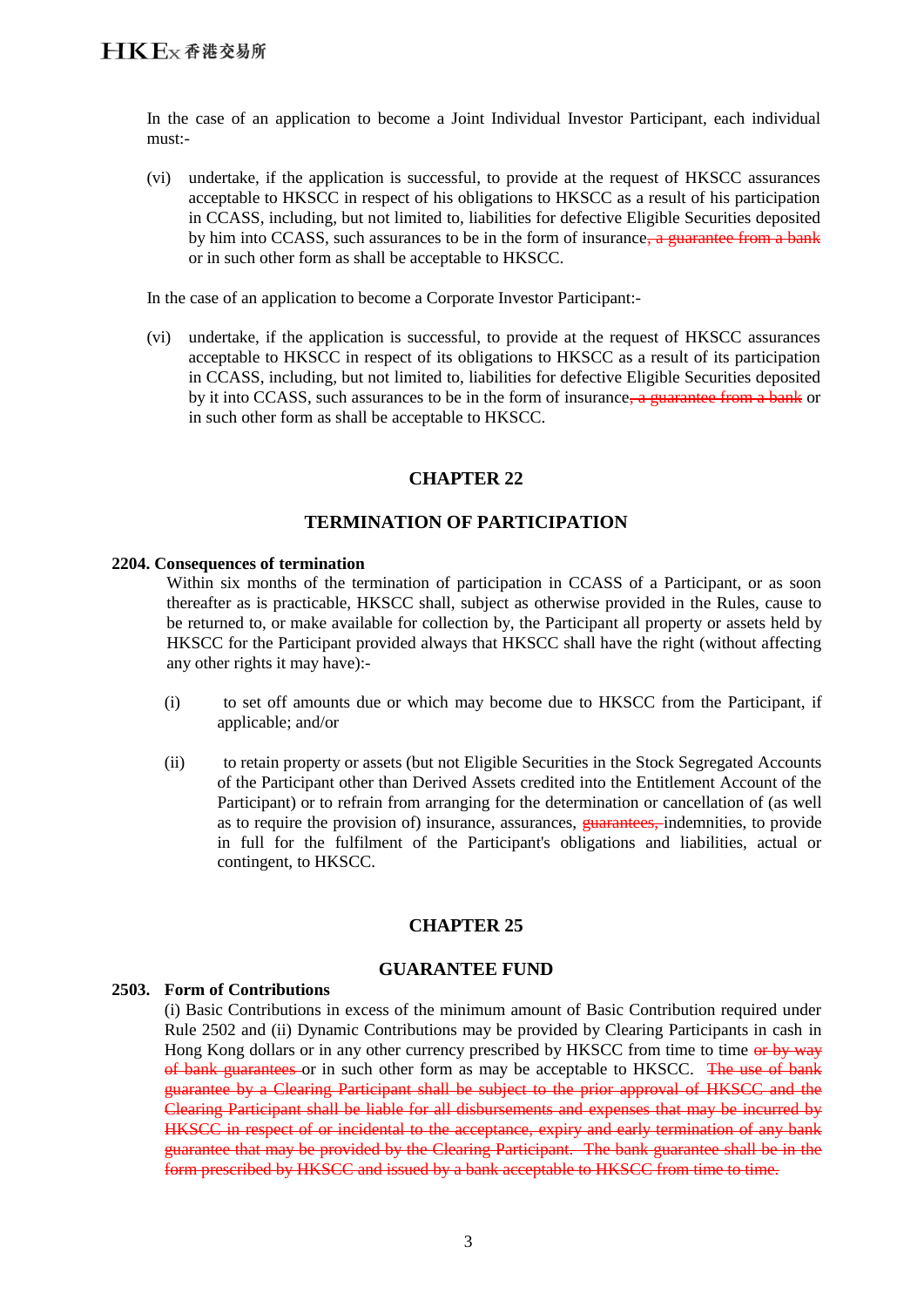### **CHAPTER 36**

#### **RISK MANAGEMENT MEASURES - CNS SYSTEM**

#### **3603. Form of Marks, Margin and Collateral**

Unless HKSCC otherwise agrees or the Operational Procedures otherwise provided, Clearing Participants and Clearing Agency Participants shall provide Marks, Margin and Collateral required pursuant to Rules 3601, 3601A and 3602 in the form of cash in the currency in which Marks, Margin and/or Collateral is calculated and denominated. The provision of Marks, Margin and Collateral in any other currency or any other form, if it is accepted by HKSCC, shall be subject to such conditions and up to such limits as HKSCC may from time to time determine.

HKSCC shall be entitled from time to time to accept Eligible Securities from Participants as Collateral Securities for discharge and satisfaction of Marks, Margin and/or Collateral of the Participants required pursuant to Rules 3601, 3601A and 3602. The calculation and collection of Collateral Securities shall be made in accordance with the Operational Procedures.

HKSCC shall also be entitled from time to time to accept bank guarantees arranged by Clearing Participants or Clearing Agency Participants as collateral for Marks, Margin and/or Collateral obligations of the Participants required pursuant to Rules 3601, 3601A and 3602. The bank guarantees shall be in the form prescribed by HKSCC and issued by a licensed bank under the Banking Ordinance which is acceptable to HKSCC from time to time. The Participant shall seek prior approval from HKSCC for the use of bank guarantees as collateral. HKSCC has absolute right to determine the limits of obligations of Participants that may be covered by means of bank guarantees and the value of any bank guarantees provided. The Participant shall be liable for all disbursements and expenses that may be incurred by HKSCC in respect of or incidental to the acceptance, expiry and early termination of any bank guarantee that may be provided by the Participant.

Without prejudice to Rules 3601, 3601A and 3602, HKSCC may, for the purposes of deciding whether or not to require Clearing Participants and Clearing Agency Participants to provide Marks, Margin or Collateral, prescribe position limits on such Participants.

HKSCC may apply all or any of the Marks, Margin, and/or Collateral (including all rights and entitlements thereto, if any) and/or Charged Property or the proceeds thereof at any time without prior notice to a Clearing Participant or Clearing Agency Participant, as the case may be, which has made the provision of Marks, Margin, Collateral and/or Charged Property in or towards satisfaction of the obligations and liabilities (actual or contingent) of such Participant to HKSCC.

Where bank guarantees have been accepted as collateral for Marks, Margin and/or Collateral obligations of a Clearing Participant or Clearing Agency Participant, HKSCC may apply the proceeds of the bank guarantees at any time without prior notice to the Participant in or towards satisfaction of the obligations and liabilities (actual or contingent) of such Participant to HKSCC.

HKSCC has absolute discretion to determine the order of application of such Marks, Margin, Collateral, and Charged Property and proceeds of bank guarantees in such manner as it considers appropriate.

A Clearing Participant or Clearing Agency Participant, as the case may be, which provides Marks, Margin, Collateral and/or Charged Property shall not create or permit to subsist any mortgage, charge or other encumbrance over all or any of the Marks, Margin, Collateral or Charged Property. The Marks, Margin, Collateral, bank guarantees and Charged Property shall be in addition to and independent of any cover provided to HKSCC and any security which HKSCC